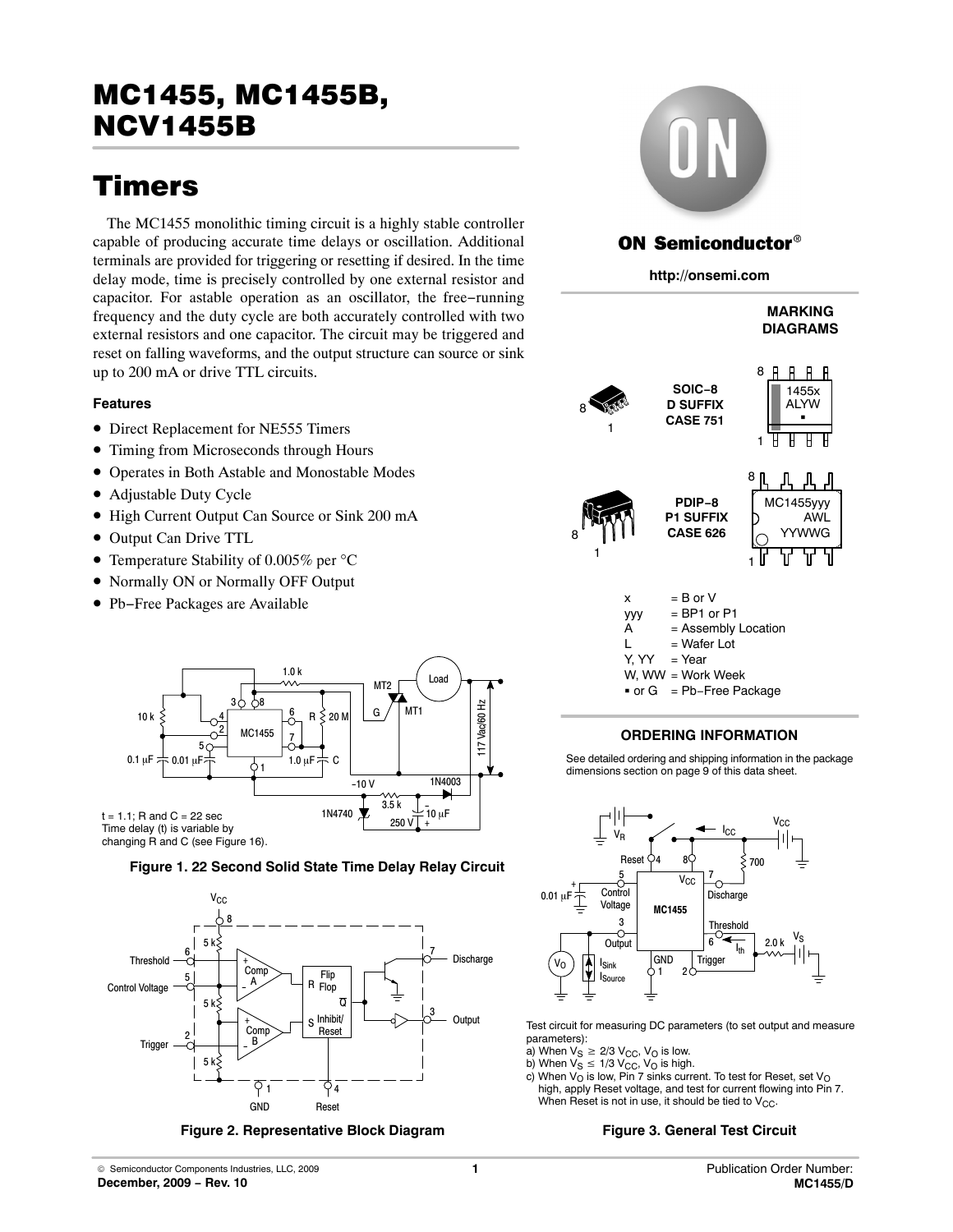#### **MAXIMUM RATINGS** ( $T_A = +25^\circ C$ , unless otherwise noted.)

| Rating                                                                                                                                                                      | Symbol           | Value                                           | Unit                               |
|-----------------------------------------------------------------------------------------------------------------------------------------------------------------------------|------------------|-------------------------------------------------|------------------------------------|
| Power Supply Voltage                                                                                                                                                        | $V_{\rm CC}$     | $+18$                                           | Vdc                                |
| Discharge Current (Pin 7)                                                                                                                                                   | 17               | 200                                             | mA                                 |
| Power Dissipation (Package Limitation)<br>P1 Suffix, Plastic Package<br>Derate above $T_A = +25^{\circ}C$<br>D Suffix, Plastic Package<br>Derate above $T_A = +25^{\circ}C$ | $P_D$<br>$P_D$   | 625<br>5.0<br>625<br>160                        | mW<br>mW/°C<br>mW<br>$\degree$ C/W |
| Operating Temperature Range (Ambient)<br><b>MC1455B</b><br>MC1455<br><b>NCV1455B</b>                                                                                        | <b>TA</b>        | $-40$ to $+85$<br>0 to $+70$<br>$-40$ to $+125$ | $^{\circ}$ C                       |
| Maximum Operating Die Junction Temperature                                                                                                                                  | TJ               | $+150$                                          | $^{\circ}C$                        |
| Storage Temperature Range                                                                                                                                                   | $T_{\text{stg}}$ | $-65$ to $+150$                                 | $^{\circ}C$                        |

Stresses exceeding Maximum Ratings may damage the device. Maximum Ratings are stress ratings only. Functional operation above the Recommended Operating Conditions is not implied. Extended exposure to stresses above the Recommended Operating Conditions may affect device reliability.

| <b>ELECTRICAL CHARACTERISTICS</b> ( $T_A$ = +25°C, $V_{CC}$ = +5.0 V to +15 V, unless otherwise noted.) |  |  |  |
|---------------------------------------------------------------------------------------------------------|--|--|--|
|---------------------------------------------------------------------------------------------------------|--|--|--|

| <b>Characteristics</b>                                                                                                                                                                                                                                                                                                                                          | Symbol              | Min                                                                          | Typ                                          | Max                                                     | Unit              |
|-----------------------------------------------------------------------------------------------------------------------------------------------------------------------------------------------------------------------------------------------------------------------------------------------------------------------------------------------------------------|---------------------|------------------------------------------------------------------------------|----------------------------------------------|---------------------------------------------------------|-------------------|
| <b>Operating Supply Voltage Range</b>                                                                                                                                                                                                                                                                                                                           | $V_{CC}$            | 4.5                                                                          | $\equiv$                                     | 16                                                      | $\vee$            |
| Supply Current<br>$V_{CC}$ = 5.0 V, R <sub>L</sub> = $\infty$<br>$V_{CC}$ = 15 V, R <sub>1</sub> = $\infty$ , Low State (Note 1)                                                                                                                                                                                                                                | $I_{\rm CC}$        |                                                                              | 3.0<br>10                                    | 6.0<br>15                                               | mA                |
| Timing Error (R = 1.0 k $\Omega$ to 100 k $\Omega$ ) (Note 2)<br>Initial Accuracy $C = 0.1 \mu F$<br>Drift with Temperature<br>Drift with Supply Voltage                                                                                                                                                                                                        |                     |                                                                              | 1.0<br>50<br>0.1                             | $\overline{\phantom{m}}$<br>$=$<br>$\equiv$             | %<br>PPM/°C<br>%N |
| Threshold Voltage/Supply Voltage                                                                                                                                                                                                                                                                                                                                | $V_{th}/V_{CC}$     | $\equiv$                                                                     | 2/3                                          | $\equiv$                                                |                   |
| <b>Trigger Voltage</b><br>$V_{\rm CC}$ = 15 V<br>$V_{\text{CC}} = 5.0 V$                                                                                                                                                                                                                                                                                        | $V_T$               | $\overline{\phantom{m}}$                                                     | 5.0<br>1.67                                  | $\equiv$                                                | $\vee$            |
| <b>Trigger Current</b>                                                                                                                                                                                                                                                                                                                                          | Iτ                  | $\overline{\phantom{0}}$                                                     | 0.5                                          | $\frac{1}{2}$                                           | μA                |
| <b>Reset Voltage</b>                                                                                                                                                                                                                                                                                                                                            | $V_R$               | 0.4                                                                          | 0.7                                          | 1.0                                                     | $\vee$            |
| <b>Reset Current</b>                                                                                                                                                                                                                                                                                                                                            | ΙŖ                  | $\equiv$                                                                     | 0.1                                          | $\overline{\phantom{0}}$                                | mA                |
| Threshold Current (Note 3)                                                                                                                                                                                                                                                                                                                                      | $I_{th}$            | $\overline{\phantom{0}}$                                                     | 0.1                                          | 0.25                                                    | μA                |
| Discharge Leakage Current (Pin 7)                                                                                                                                                                                                                                                                                                                               | l <sub>dischg</sub> | $\equiv$                                                                     | $\frac{1}{2}$                                | 100                                                     | nA                |
| Control Voltage Level<br>$V_{\rm CC}$ = 15 V<br>$V_{\text{CC}} = 5.0 V$                                                                                                                                                                                                                                                                                         | $V_{CL}$            | 9.0<br>2.6                                                                   | 10<br>3.33                                   | 11<br>4.0                                               | $\vee$            |
| Output Voltage Low<br>$I_{\text{Sink}}$ = 10 mA ( $V_{\text{CC}}$ = 15 V)<br>$I_{\text{Sink}}$ = 50 mA (V <sub>CC</sub> = 15 V)<br>$I_{\text{Sink}}$ = 100 mA (V <sub>CC</sub> = 15 V)<br>$I_{\text{Sink}}$ = 200 mA ( $V_{\text{CC}}$ = 15 V)<br>$I_{\text{Sink}}$ = 8.0 mA (V <sub>CC</sub> = 5.0 V)<br>$I_{\text{Sink}}$ = 5.0 mA ( $V_{\text{CC}}$ = 5.0 V) | V <sub>OL</sub>     | $\equiv$<br>$\overline{\phantom{0}}$<br>$\equiv$<br>$\overline{\phantom{0}}$ | 0.1<br>0.4<br>2.0<br>2.5<br>$\equiv$<br>0.25 | 0.25<br>0.75<br>2.5<br>$\overline{\phantom{m}}$<br>0.35 | $\vee$            |
| Output Voltage High<br>$V_{CC}$ = 15 V ( $I_{Source}$ = 200 mA)<br>$V_{\text{CC}}$ = 15 V ( $I_{\text{Source}}$ = 100 mA)<br>$V_{\text{CC}} = 5.0 \text{ V}$ ( $I_{\text{Source}} = 100 \text{ mA}$ )                                                                                                                                                           | $V_{OH}$            | 12.75<br>2.75                                                                | 12.5<br>13.3<br>3.3                          | $\qquad \qquad -$                                       | $\vee$            |
| Rise Time Differential Output                                                                                                                                                                                                                                                                                                                                   | t,                  | $\overline{\phantom{m}}$                                                     | 100                                          | $\qquad \qquad =$                                       | ns                |
| <b>Fall Time Differential Output</b>                                                                                                                                                                                                                                                                                                                            | $t_{\rm f}$         | $\equiv$                                                                     | 100                                          | $\qquad \qquad =$                                       | ns                |

1. 'Supply current when output is high is typically 1.0 mA less.

2. Tested at  $V_{CC}$  = 5.0 V and  $V_{CC}$  = 15 V Monostable mode.

3. This will determine the maximum value of  $\mathsf{R}_\mathsf{A}$  +  $\mathsf{R}_\mathsf{B}$  for 15 V operation. The maximum total  $\mathsf{R}$  = 20 M $\Omega$ .

4.  $\text{T}_{\text{low}}$  = 0°C for MC1455,  $\text{T}_{\text{low}}$  = −40°C for MC1455B, NCV1455B

 $T_{\text{high}}$  = +70°C for MC1455,  $T_{\text{high}}$  = +85°C for MC1455B,  $T_{\text{high}}$  = +125°C for NCV1455B<br>5. NCV prefix is for Automotive and other applications requiring site and change control.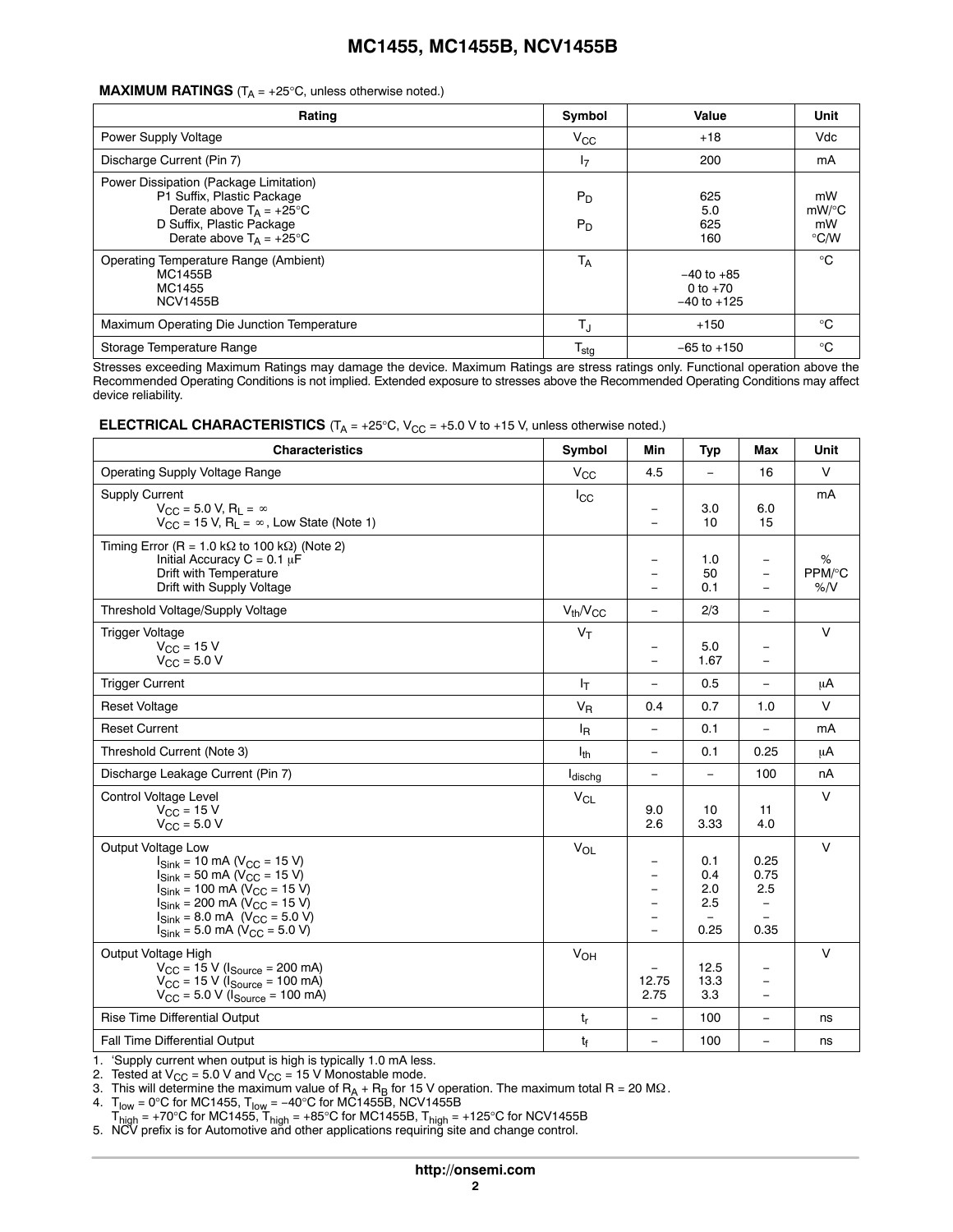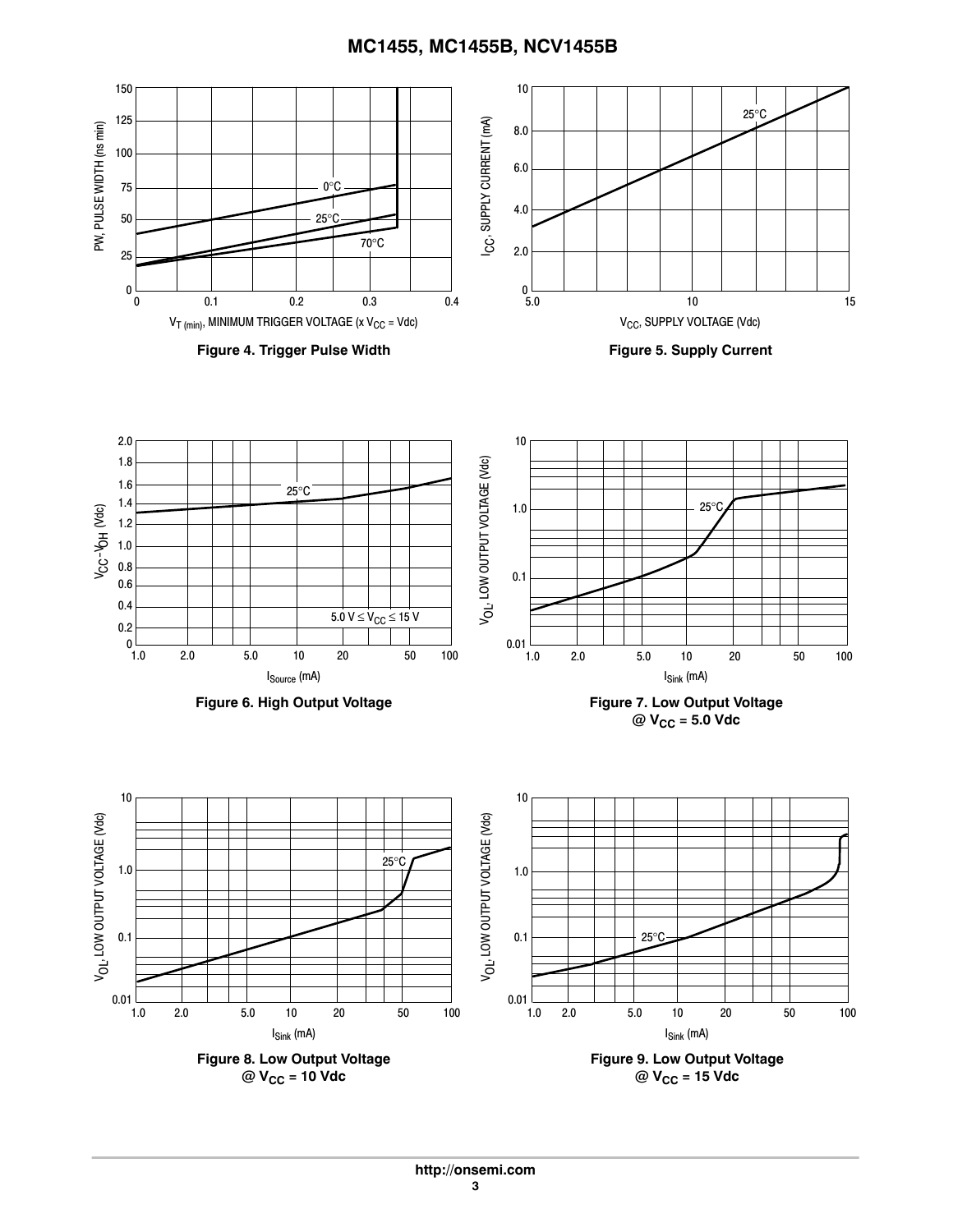

**Figure 10. Delay Time versus Supply Voltage**

**Figure 11. Delay Time versus Temperature**

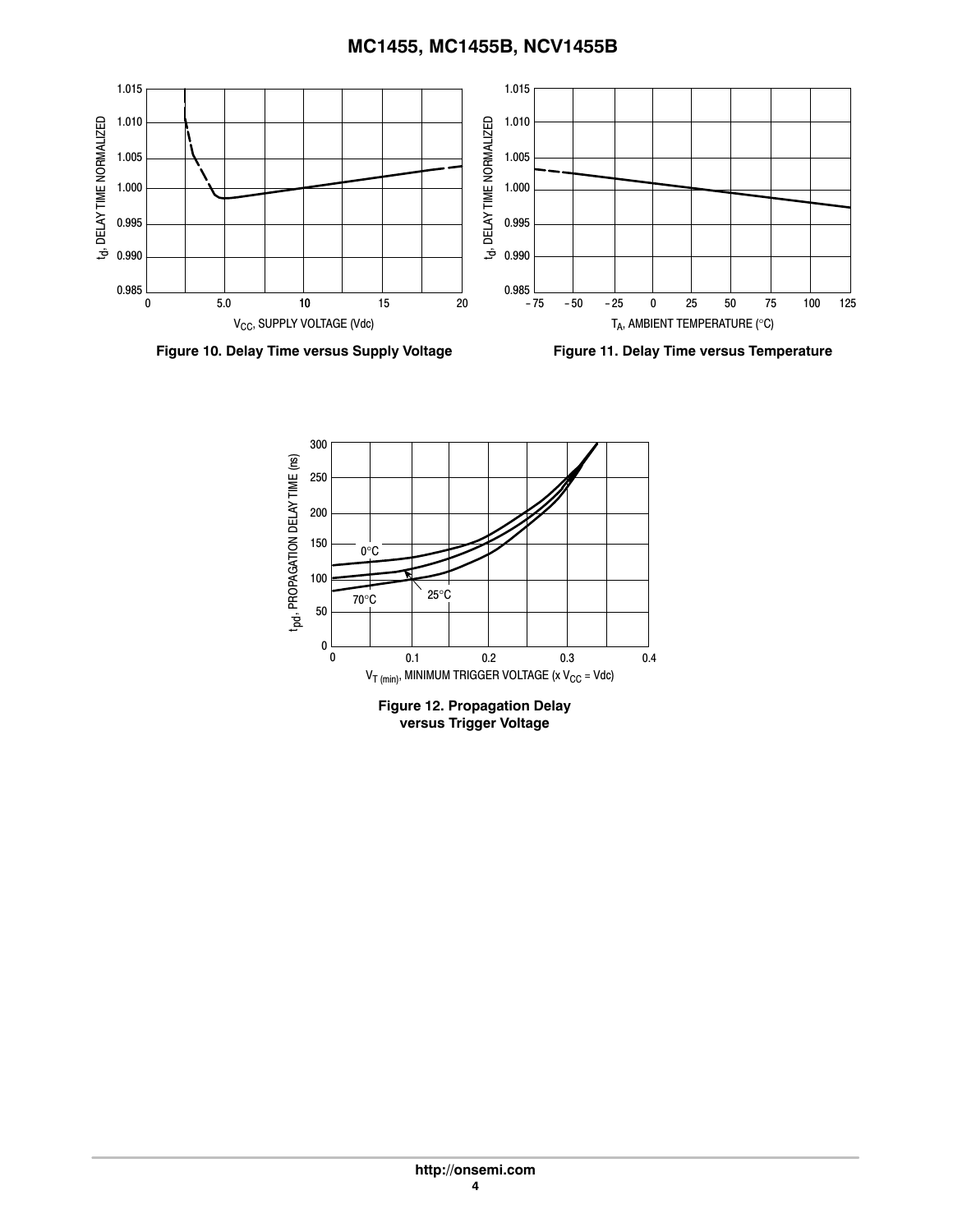

**Figure 13. Representative Circuit Schematic**

#### **GENERAL OPERATION**

The MC1455 is a monolithic timing circuit which uses an external resistor − capacitor network as its timing element. It can be used in both the monostable (one−shot) and astable modes with frequency and duty cycle controlled by the capacitor and resistor values. While the timing is dependent upon the external passive components, the monolithic circuit provides the starting circuit, voltage comparison and other functions needed for a complete timing circuit. Internal to the integrated circuit are two comparators, one for the input signal and the other for capacitor voltage; also a flip−flop and digital output are included. The comparator reference voltages are always a fixed ratio of the supply voltage thus providing output timing independent of supply voltage.

#### **Monostable Mode**

In the monostable mode, a capacitor and a single resistor are used for the timing network. Both the threshold terminal and the discharge transistor terminal are connected together in this mode (refer to circuit in Figure 14). When the input voltage to the trigger comparator falls below  $1/3$  V<sub>CC</sub>, the comparator output triggers the flip−flop so that its output sets low. This turns the capacitor discharge transistor "off" and drives the digital output to the high state. This condition allows the capacitor to charge at an exponential rate which is set by the RC time constant. When the capacitor voltage reaches  $2/3$  V<sub>CC</sub>, the threshold comparator resets the flip−flop. This action discharges the timing capacitor and returns the digital output to the low state. Once the flip−flop

has been triggered by an input signal, it cannot be retriggered until the present timing period has been completed. The time that the output is high is given by the equation  $t = 1.1 R<sub>A</sub> C$ . Various combinations of R and C and their associated times are shown in Figure 16. The trigger pulse width must be less than the timing period.

A reset pin is provided to discharge the capacitor, thus interrupting the timing cycle. As long as the reset pin is low, the capacitor discharge transistor is turned "on" and prevents the capacitor from charging. While the reset voltage is applied the digital output will remain the same. The reset pin should be tied to the supply voltage when not in use.



**Figure 14. Monostable Circuit**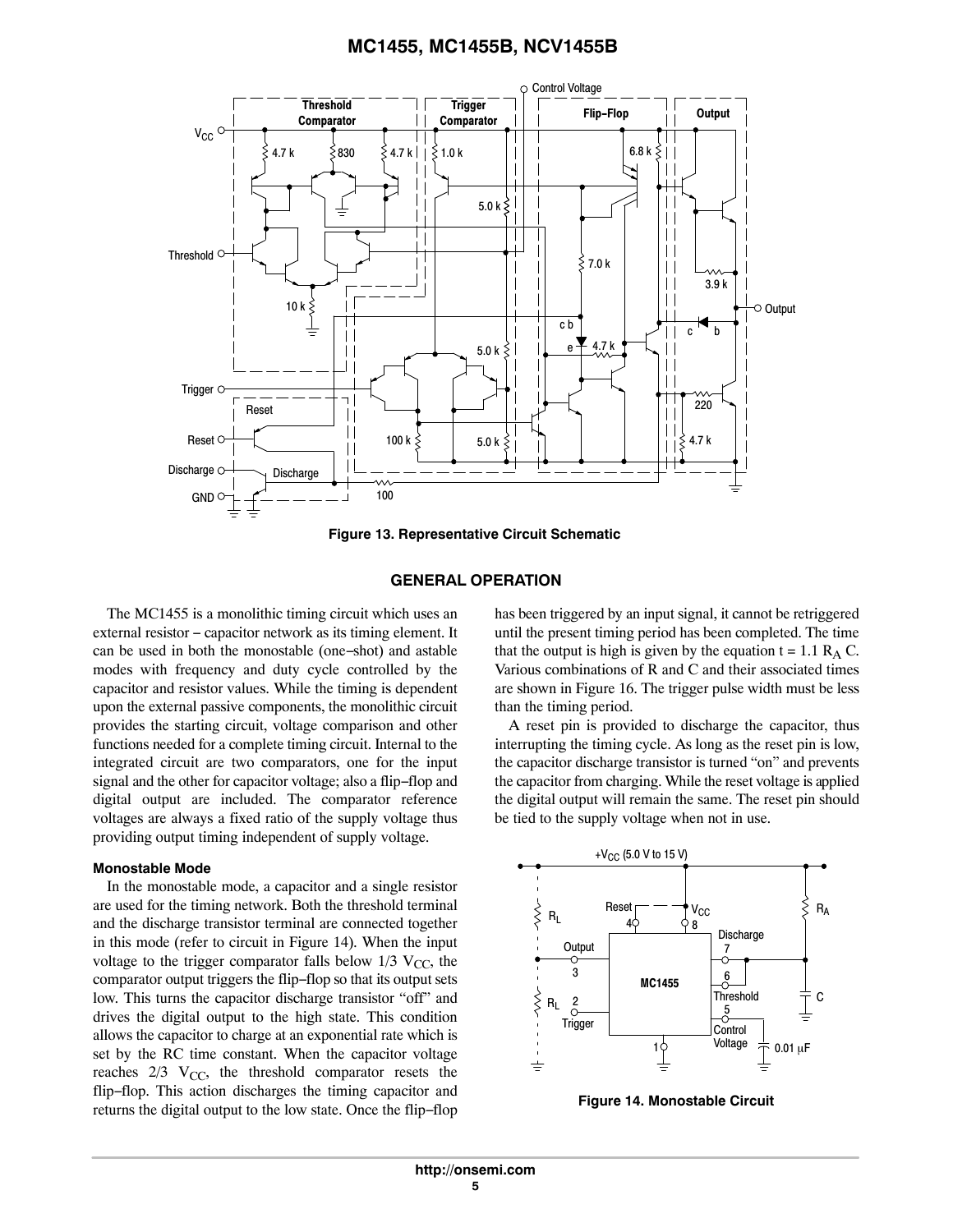

 $(R_A = 10 \text{ k}\Omega, C = 0.01 \mu\text{F}, R_L = 1.0 \text{ k}\Omega, V_{CC} = 15 \text{ V}$ t = 50 µs/cm

Figure 15. Monostable Waveforms **Figure 16. Time Delay** 



#### **Astable Mode**

In the astable mode the timer is connected so that it will retrigger itself and cause the capacitor voltage to oscillate between  $1/3$  V<sub>CC</sub> and  $2/3$  V<sub>CC</sub>. See Figure 17.

The external capacitor changes to  $2/3$  V<sub>CC</sub> through  $R_A$  and  $R_B$  and discharges to 1/3 V<sub>CC</sub> through  $R_B$ . By varying the ratio of these resistors the duty cycle can be varied. The charge and discharge times are independent of the supply voltage.

The charge time (output high) is given by:

 $t_1 = 0.695(R_A + R_B)C$ 

The discharge time (output low) is given by:

$$
t_2 = 0.695 \left(R_B\right) C
$$

Thus the total period is given by:

 $T = t_1 + t_2 = 0.695(R_A + 2R_B)C$ 

The frequency of oscillation is then:  

$$
f = \frac{1}{1} = \frac{1.44}{(RA + 2RB)C}
$$

and may be easily found as shown in Figure 19.

The duty cycle is given by:  $\Box$ 

$$
DC = \frac{R_B}{R_A + 2R_B}
$$





 $(R_A = 5.1 \text{ k}\Omega, C = 0.01 \mu\text{F}, R_L = 1.0 \text{ k}\Omega; R_B = 3.9 \text{ k}\Omega, V_{CC} = 15 \text{ V}$ 

**Figure 17. Astable Circuit Figure 18. Astable Waveforms**

To obtain the maximum duty cycle  $R_A$  must be as small as possible; but it must also be large enough to limit the discharge current (Pin 7 current) within the maximum rating of the discharge transistor (200 mA).

The minimum value of  $R_A$  is given by:

$$
R_A \geq \frac{V_{CC}(Vdc)}{17 (A)} \geq \frac{V_{CC}(Vdc)}{0.2}
$$



**Figure 19. Free Running Frequency**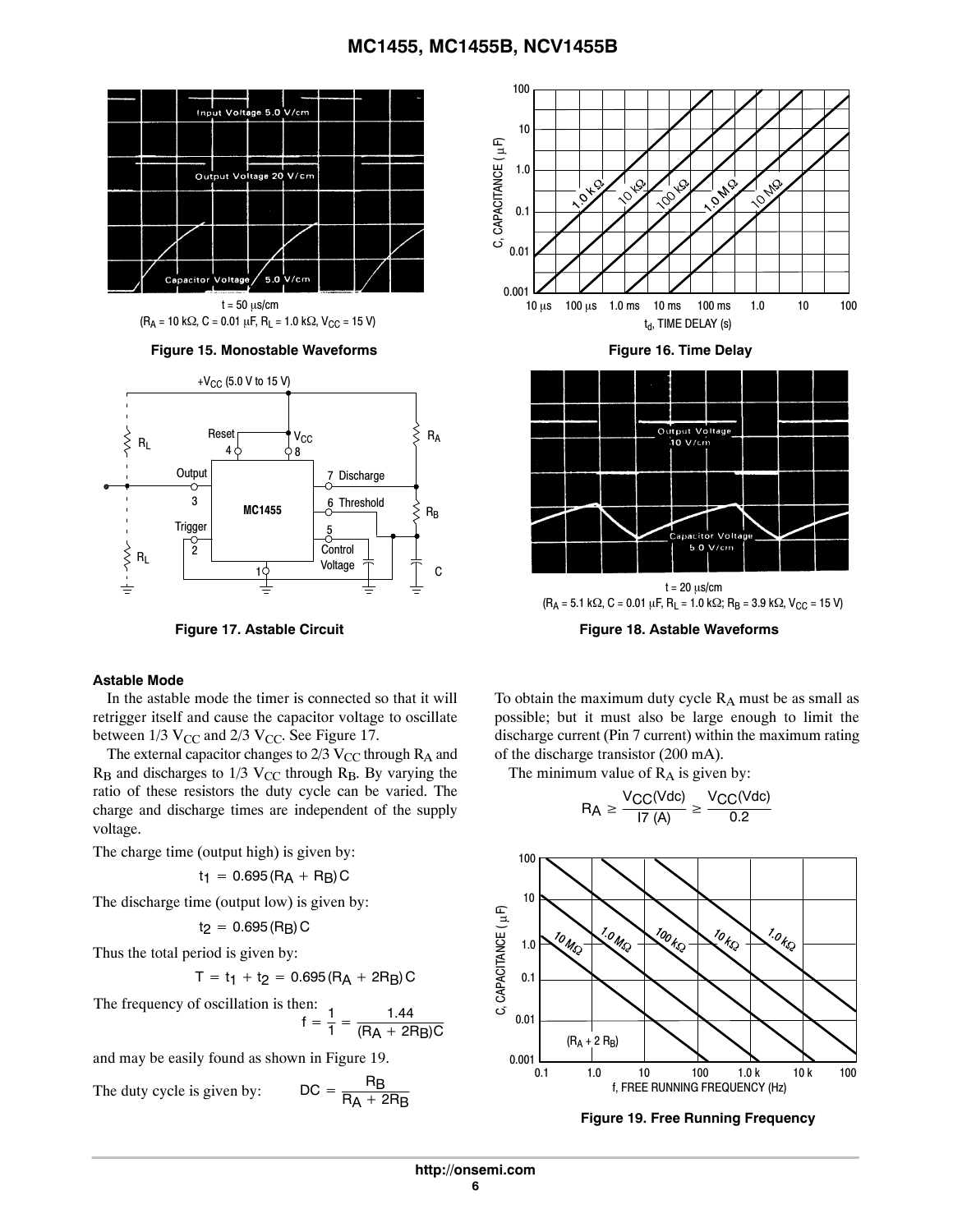### **APPLICATIONS INFORMATION**

#### **Linear Voltage Ramp**

In the monostable mode, the resistor can be replaced by a constant current source to provide a linear ramp voltage. The capacitor still charges from 0  $V_{CC}$  to 2/3  $V_{CC}$ . The linear ramp time is given by:

$$
t = \frac{2}{3} \frac{V_{CC}}{1}, \text{ where } l = \frac{V_{CC} - V_{B} - V_{BE}}{R_{E}}
$$

If  $V_B$  is much larger than  $V_{BE}$ , then t can be made independent of  $V_{CC}$ .



Figure 20. Linear Voltage Sweep Circuit **Figure 21. Missing Pulse Detector** 



t = 100 µs/cm  $(R_E = 10 \text{ k}\Omega, R2 = 100 \text{ k}\Omega, R1 = 39 \text{ k}\Omega, C = 0.01 \mu\text{F}, V_{CC} = 15 \text{ V}$ 



#### **Missing Pulse Detector**

The timer can be used to produce an output when an input pulse fails to occur within the delay of the timer. To accomplish this, set the time delay to be slightly longer than the time between successive input pulses. The timing cycle is then continuously reset by the input pulse train until a change in frequency or a missing pulse allows completion of the timing cycle, causing a change in the output level.







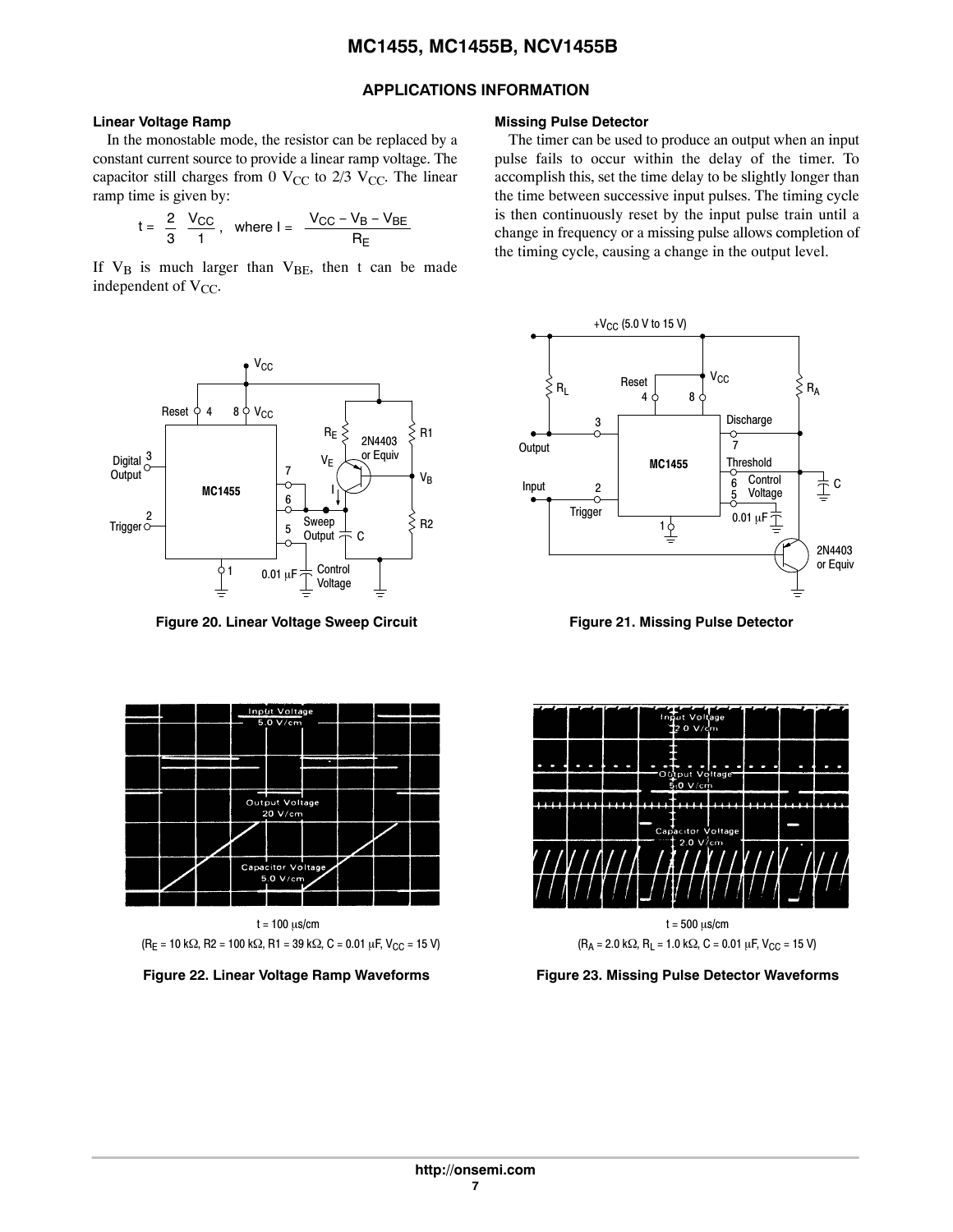### **Pulse Width Modulation**

If the timer is triggered with a continuous pulse train in the monostable mode of operation, the charge time of the capacitor can be varied by changing the control voltage at Pin 5. In this manner, the output pulse width can be modulated by applying a modulating signal that controls the threshold voltage.



**Figure 24. Pulse Width Modulator**



#### **Test Sequences**

Several timers can be connected to drive each other for sequential timing. An example is shown in Figure 26 where the sequence is started by triggering the first timer which runs for 10 ms. The output then switches low momentarily and starts the second timer which runs for 50 ms and so forth.



**Figure 26. Sequential Timer**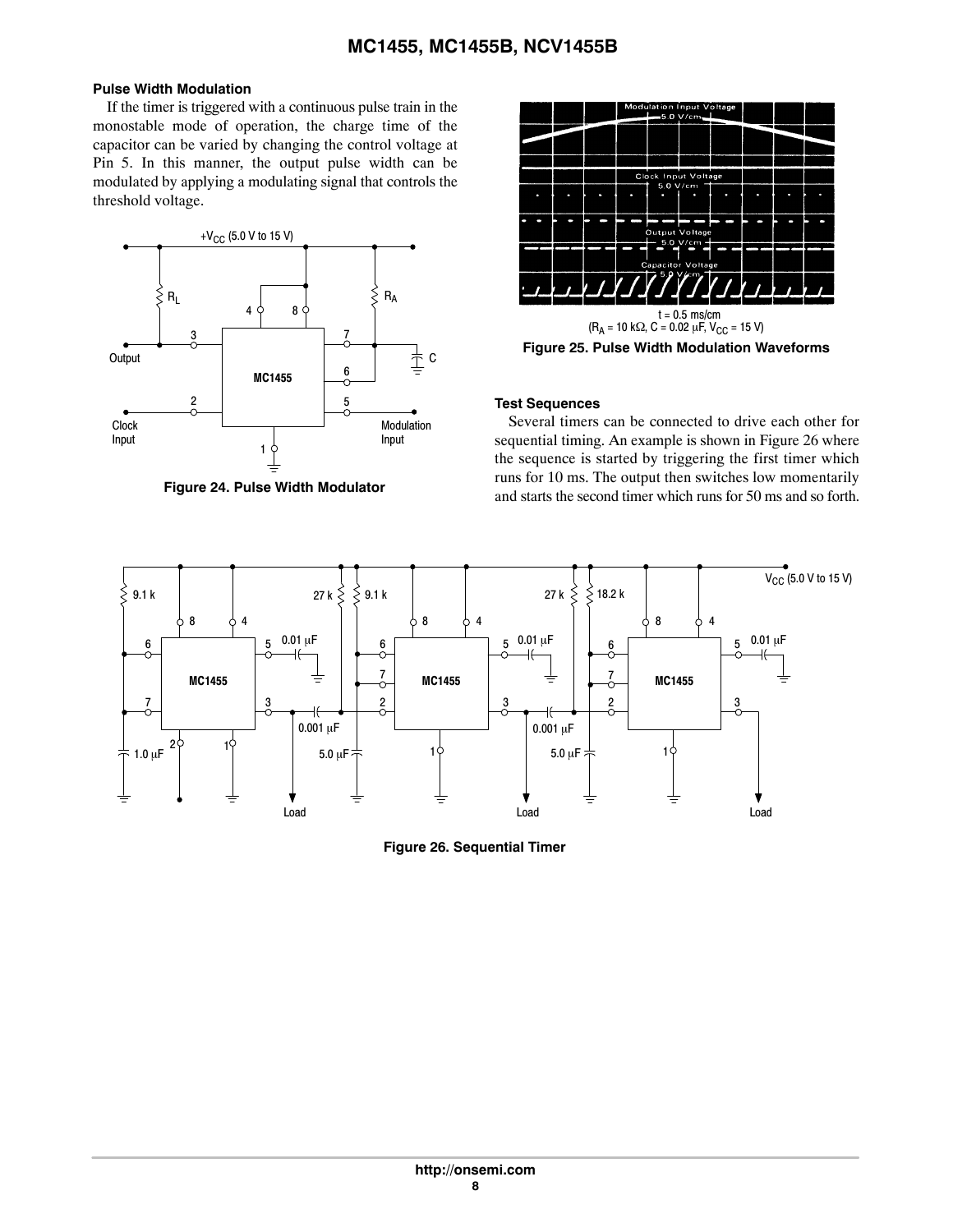#### <span id="page-8-0"></span>**ORDERING INFORMATION**

| <b>Device</b>    | <b>Operating Temperature Range</b>                 | Package             | Shipping <sup><math>\dagger</math></sup> |
|------------------|----------------------------------------------------|---------------------|------------------------------------------|
| MC1455P1         |                                                    | PDIP-8              | 50 Units / Rail                          |
| MC1455P1G        | $T_A = 0^\circ C$ to +70 $^\circ C$                | PDIP-8<br>(Pb-Free) | 50 Units / Rail                          |
| <b>MC1455D</b>   |                                                    | SOIC-8              | 98 Units / Rail                          |
| <b>MC1455DG</b>  |                                                    | SOIC-8<br>(Pb-Free) | 98 Units / Rail                          |
| MC1455DR2        |                                                    | SOIC-8              | 2500 Units / Tape & Reel                 |
| MC1455DR2G       |                                                    | SOIC-8<br>(Pb-Free) | 2500 Units / Tape & Reel                 |
| <b>MC1455BD</b>  |                                                    | SOIC-8              | 98 Units / Rail                          |
| <b>MC1455BDG</b> |                                                    | SOIC-8<br>(Pb-Free) | 98 Units / Rail                          |
| MC1455BDR2       | $T_A = -40^\circ \text{C}$ to $+85^\circ \text{C}$ | SOIC-8              | 2500 Units / Tape & Reel                 |
| MC1455BDR2G      |                                                    | SOIC-8<br>(Pb-Free) | 2500 Units / Tape & Reel                 |
| MC1455BP1        |                                                    | PDIP-8              | 50 Units / Rail                          |
| MC1455BP1G       |                                                    | PDIP-8<br>(Pb-Free) | 50 Units / Rail                          |
| NCV1455BDR2*     |                                                    | SOIC-8              | 2500 Units / Tape & Reel                 |
| NCV1455BDR2G*    | $T_{\Delta}$ = -40°C to +125°C                     | SOIC-8<br>(Pb-Free) | 2500 Units / Tape & Reel                 |

†For information on tape and reel specifications, including part orientation and tape sizes, please refer to our Tape and Reel Packaging Specifications Brochure, BRD8011/D.

\*NCV prefix is for automotive and other applications requiring site and control changes.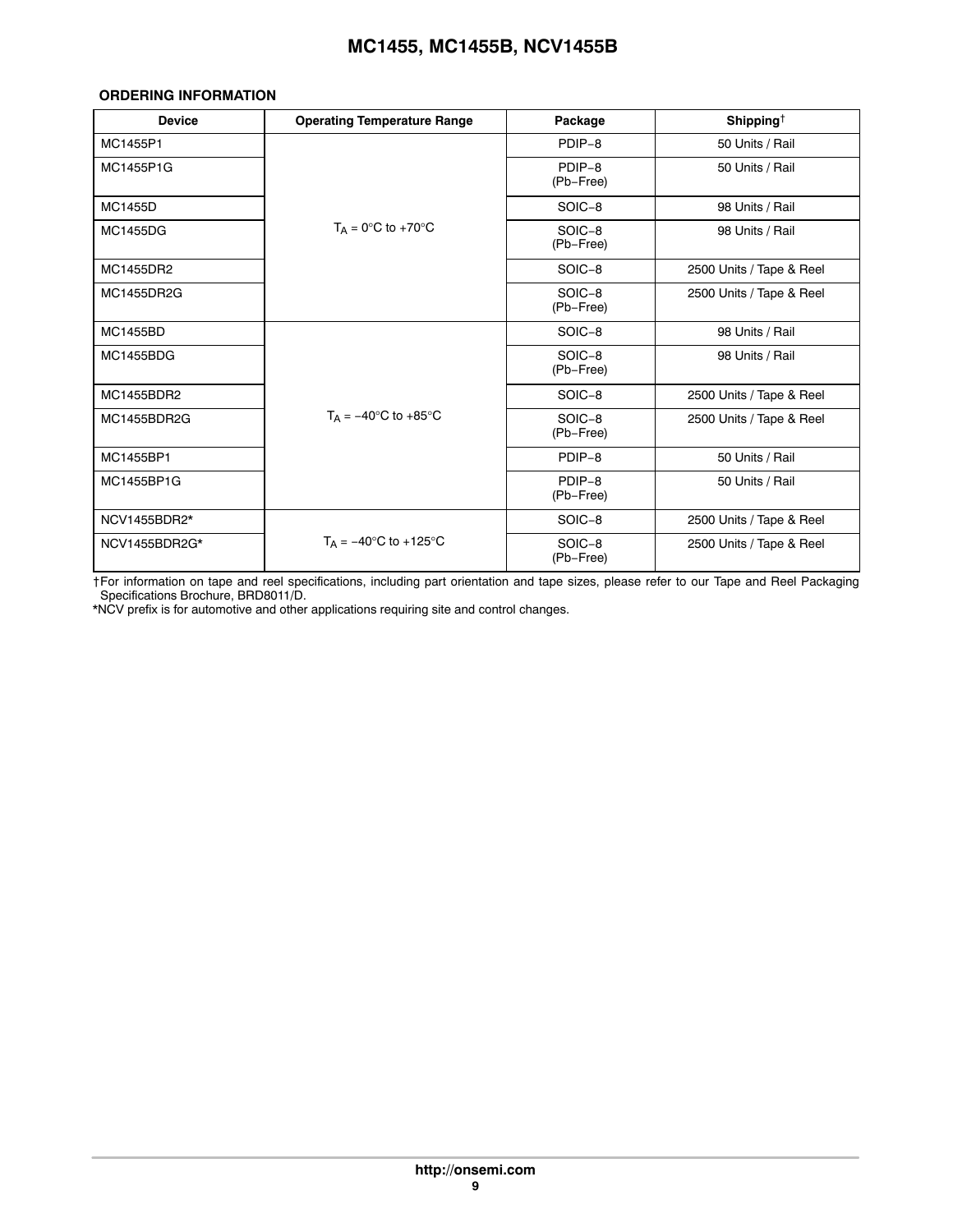#### **PACKAGE DIMENSIONS**



 $0.024$ 

**SOLDERING FOOTPRINT\*** ٧. 1.52 0.060 7.0 4.0  $0.275$  $0.155$ 0.6 1.270  $\mathsf{I}$ 

0.050

SCALE 6:1  $\left(\frac{mm}{inches}\right)$ 

- NOTES: 1. DIMENSIONING AND TOLERANCING PER ANSI Y14.5M, 1982. 2. CONTROLLING DIMENSION: MILLIMETER.
- 
- 3. DIMENSION A AND B DO NOT INCLUDE MOLD PROTRUSION.
- 4. MAXIMUM MOLD PROTRUSION 0.15 (0.006) PER SIDE.
- 5. DIMENSION D DOES NOT INCLUDE DAMBAR PROTRUSION. ALLOWABLE DAMBAR PROTRUSION SHALL BE 0.127 (0.005) TOTAL IN EXCESS OF THE D DIMENSION AT
- MAXIMUM MATERIAL CONDITION. 6. 751−01 THRU 751−06 ARE OBSOLETE. NEW STANDARD IS 751-07.

|            | <b>MILLIMETERS</b> |            | <b>INCHES</b> |              |
|------------|--------------------|------------|---------------|--------------|
| <b>DIM</b> | <b>MIN</b>         | <b>MAX</b> | <b>MIN</b>    | <b>MAX</b>   |
| А          | 4.80               | 5.00       | 0.189         | 0.197        |
| в          | 3.80               | 4.00       | 0.150         | 0.157        |
| C          | 1.35               | 1.75       | 0.053         | 0.069        |
| D          | 0.33               | 0.51       | 0.013         | 0.020        |
| G          |                    | 1.27 BSC   | 0.050 BSC     |              |
| н          | 0.10               | 0.25       | 0.004         | 0.010        |
| J          | 0.19               | 0.25       | 0.007         | 0.010        |
| ĸ          | 0.40               | 1.27       | 0.016         | 0.050        |
| М          | ۰<br>n             | $8^\circ$  | $\circ$<br>ŋ  | $\circ$<br>8 |
| N          | 0.25               | 0.50       | 0.010         | 0.020        |
| s          | 5.80               | 6.20       | 0.228         | 0.244        |

\*For additional information on our Pb−Free strategy and soldering details, please download the ON Semiconductor Soldering and Mounting Techniques Reference Manual, SOLDERRM/D.